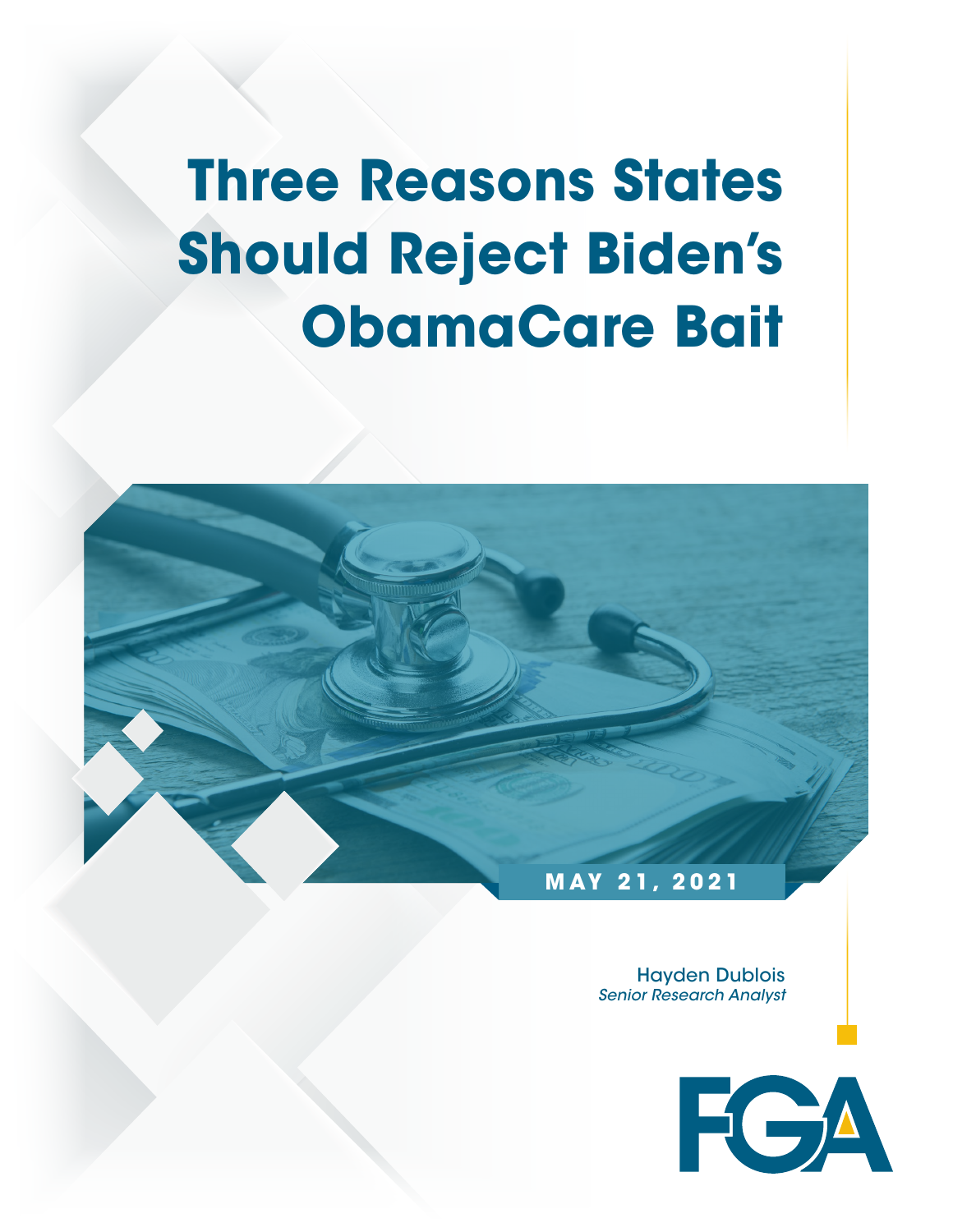# **KEY FINDINGS**



#### **REASON 1:**

THE BIDEN OBAMACARE BAIT IS A SHORT-TERM PATCH THAT WILL CREATE LONG-TERM DEPENDENCY.



#### **REASON 2:**

OBAMACARE EXPANSION COSTS EXCEED THE BIDEN BAIT BY MORE THAN \$43 BILLION.



#### **REASON 3:**

FEDERAL TAXPAYERS ARE NOW FINANCING "FREE" PRIVATE INSURANCE TO MANY POTENTIAL EXPANSION ENROLLEES.

# THE BOTTOM LINE: STATES SHOULD REJECT RENEWED FEDERAL EFFORTS TO EXPAND OBAMACARE.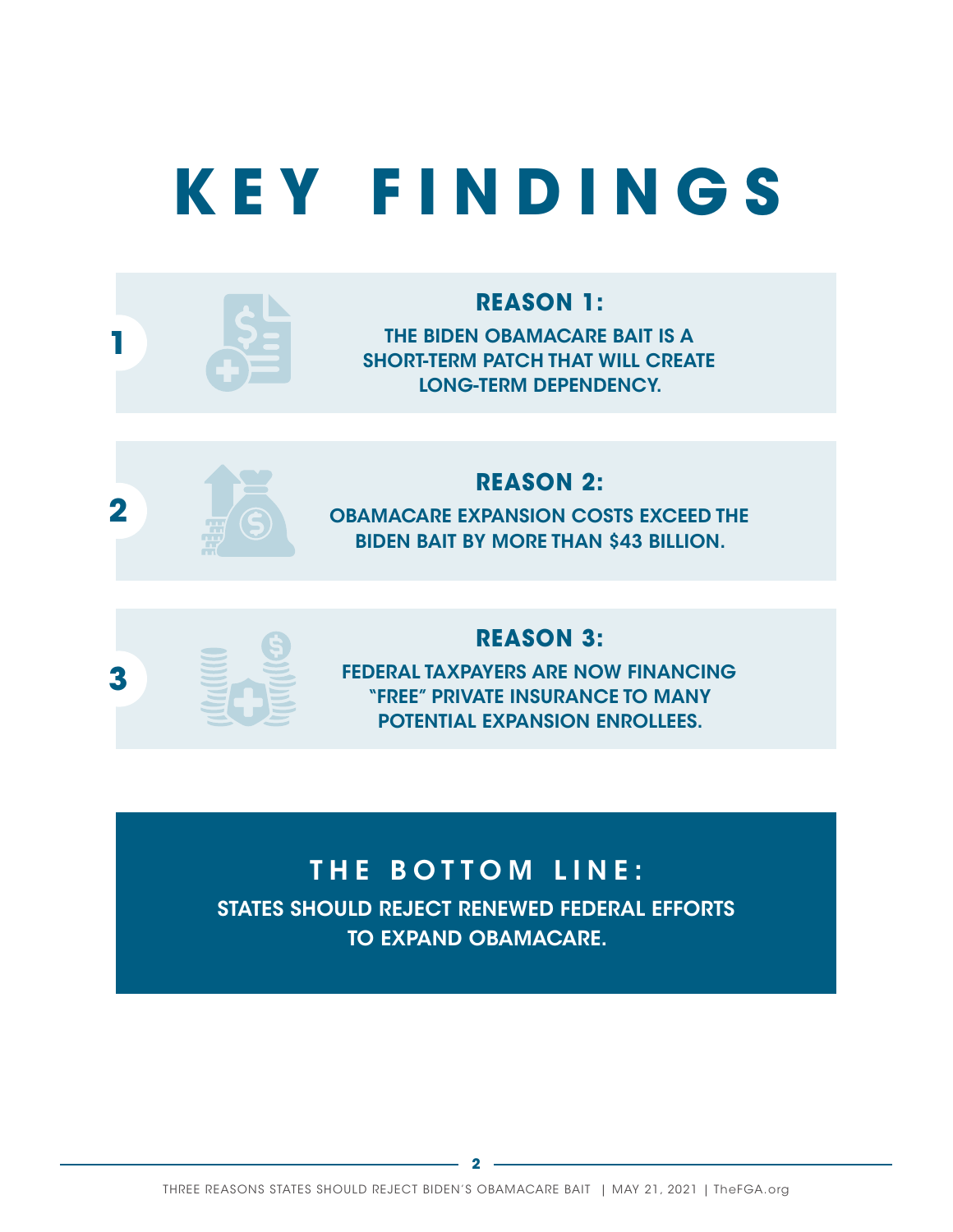#### **Overview**

ObamaCare's Medicaid expansion has been an abject disaster. In virtually every state that implemented it, enrollment and cost estimates have shattered expectations. On average, states have signed up twice as many enrollees as promised, while experiencing average cost overruns of 157 percent.1 Promised hospital jobs never materialized, with Medicaid expansion states reporting severe hospital financial shortfalls due to more individuals receiving care at lower Medicaid reimbursement rates.<sup>2-3</sup> Meanwhile, the truly vulnerable have been left to wait for care.4



If the remaining non-expansion states were to implement Medicaid expansion, it would shift more than 9.9 million able-bodied, working-age adults onto welfare at a cost of more than \$600 billion over the next 10 years.<sup>5</sup> At least \$60 billion of this would be picked up by state taxpayers.<sup>6</sup>

In an effort to entice states into expanding welfare—despite the serious risk and chaos it would bring them—the Democrat-controlled federal government has devised a new "incentive" or bait.

This incentive—or Biden ObamaCare bait—would provide a temporary bump in federal funding for states that expand ObamaCare (five-percentage point increase in the Federal Medical Assistance Percentage [FMAP] for eight quarters).<sup>7</sup> This comes despite the fact that all states—regardless of Medicaid expansion status—are already receiving a 6.2 percent bump in federal funding through at least March 2022.<sup>8</sup>

#### Not only would the federal bait expire after two years—but it also fails to cover anywhere near the total long-term costs of ObamaCare's massive welfare expansion.

In addition, because of new increases in federal premium tax credits, a significant portion of the potential Medicaid expansion population will now qualify for free-to-them health insurance regardless of whether or not a state expands Medicaid. This significantly undercuts the "need" for expansion as millions of these individuals will now be eligible for coverage at no cost to themselves.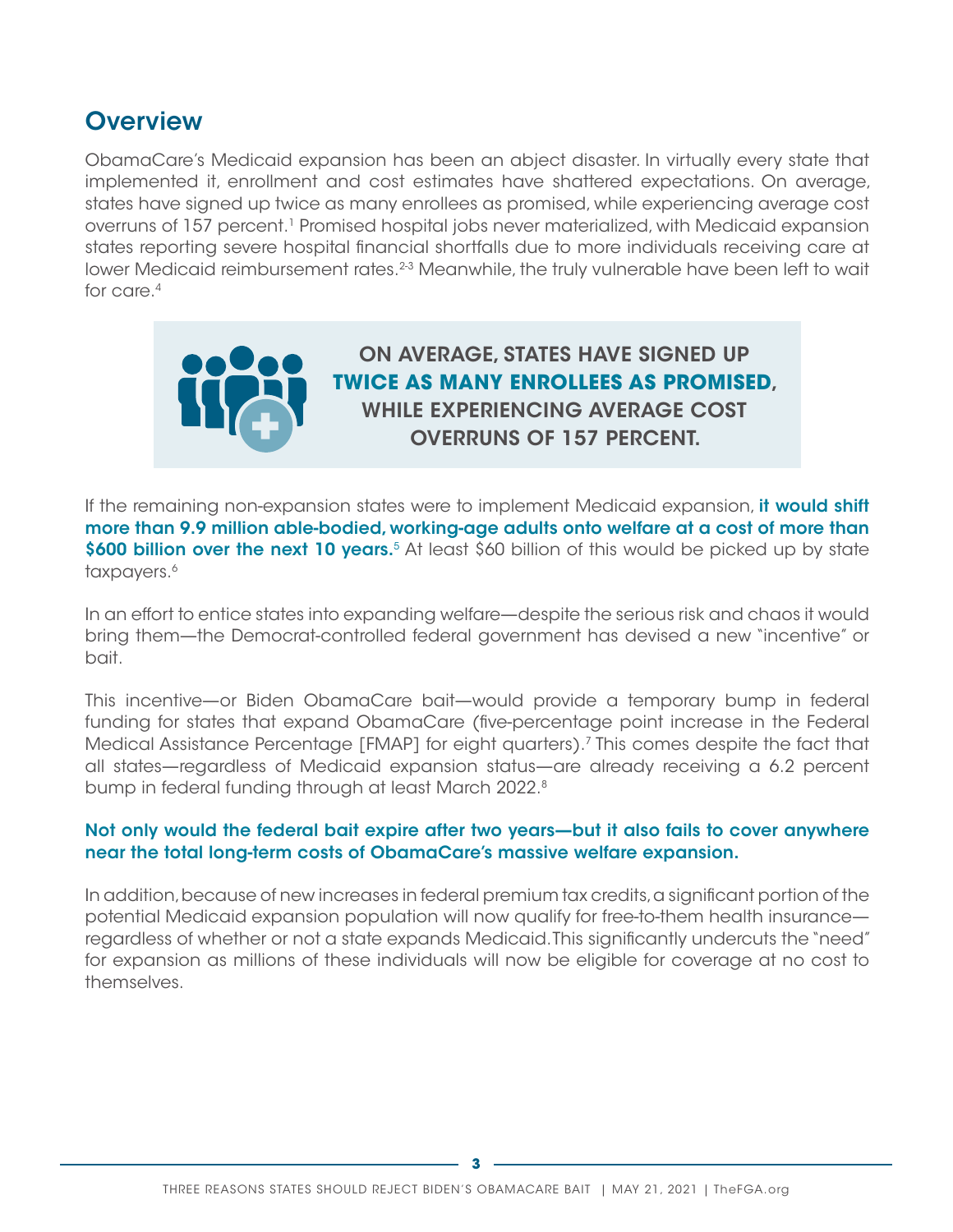# **REASON 1:** The Biden ObamaCare Bait is a Short-Term Patch that will Create Long-Term Dependency

Under the new federal law, the Biden bait—increased federal funding for *traditional* Medicaid populations—will last for a maximum of two years if states give in to expansion.9 After that, this small amount of enhanced funding will evaporate, leaving states fully on the hook.

This is a classic trap: The federal government will have no reason or obligation whatsoever to extend the federal incentive beyond the two-year period. They will have gotten what they wanted—millions more dependent on welfare—and they will happily dump more of the costs back onto states.

And states will be stuck holding the bag: Once implemented, the Medicaid expansion population becomes a mandatory coverage group.10 While the Supreme Court declared that states had a choice of whether or not to expand Medicaid under ObamaCare, it never said that states would have the option to come and go as they please.<sup>11</sup>

Indeed, states seeking to make eligibility changes to the expansion group have been met with numerous legal challenges.<sup>12</sup> In these cases, plaintiffs argued that once a state expands Medicaid to a new class of able-bodied adults, that category becomes a "mandatory" population for Medicaid purposes.13 Under federal law, states may not eliminate eligibility for mandatory populations without exiting the Medicaid program entirely.<sup>14</sup>



AFTER TWO YEARS, THIS SMALL AMOUNT OF ENHANCED FUNDING WILL EVAPORATE, **LEAVING STATES FULLY ON THE HOOK**.

Courts that have reviewed these cases have echoed this language, noting that once a state voluntarily chooses to expand Medicaid, the expansion group becomes a mandatory population under the law.15 While a future Supreme Court could reverse these holdings, states considering expansion face massive legal uncertainty over whether they would ever be able to end expansion.

And legal uncertainty aside, unwinding expansion would be a massive political undertaking—a worthy undertaking, but a significant lift, nonetheless.

In short, it would be silly for any state to think of ObamaCare expansion as a short-term venture. While the Biden ObamaCare bait is temporary, the increased dependency and subsequent costs are likely permanent.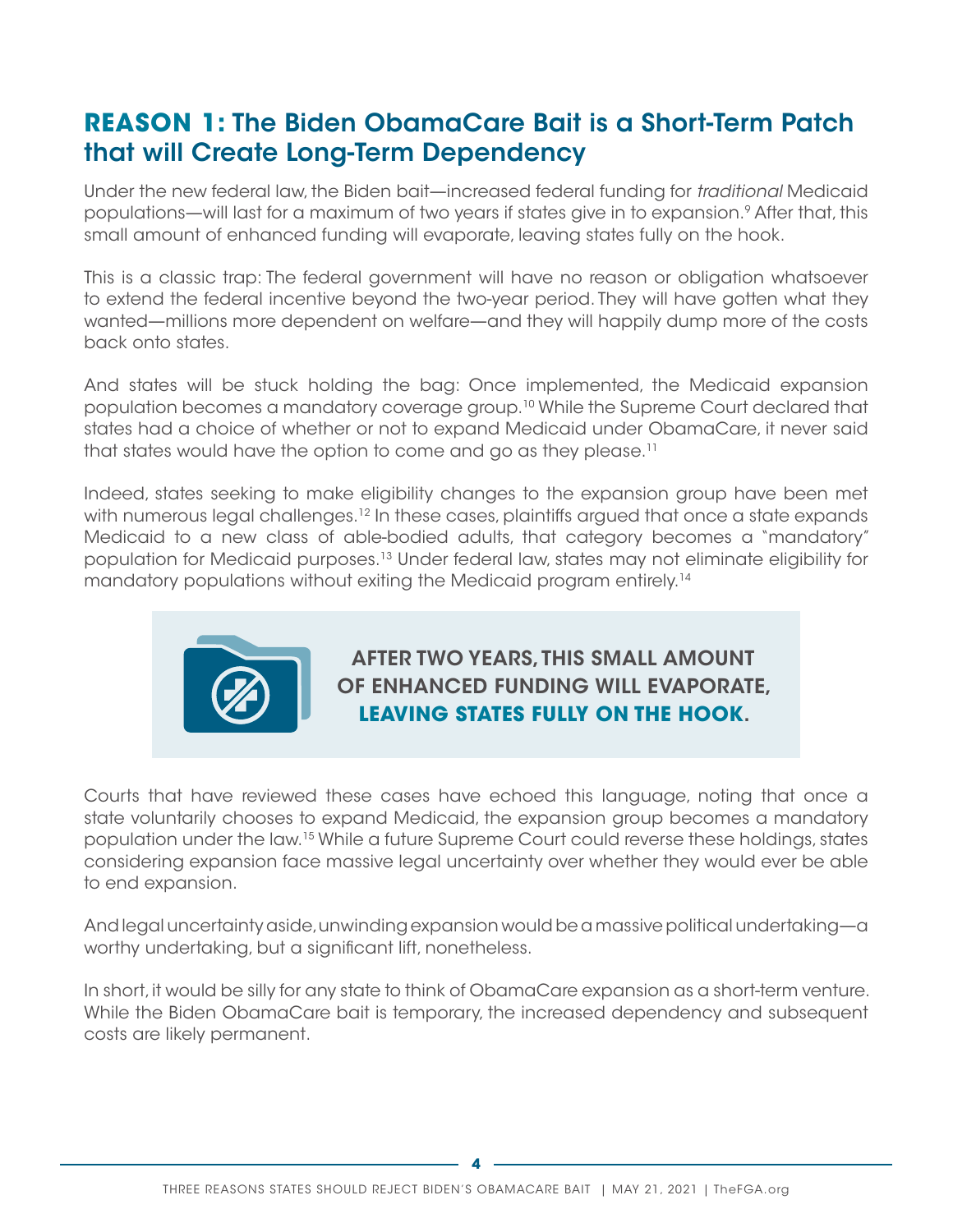# **REASON 2:** ObamaCare Expansion Costs Far Exceed the Biden Bait

Not only is the temporary nature of the new federal incentive a poor reason to expand Medicaid, but so is the small amount of fiscal relief provided by the incentive relative to the costs of expansion.

If all 13 remaining non-expansion states implemented expansion in FY2022, they could expect to receive \$17.6 billion in temporary extra federal revenues over a two-year period.16 However, the cost of expanding ObamaCare far outweighs the value of the federal incentive.

The state-only costs of expansion over the next decade would exceed the temporary fiscal benefits by nearly \$43.2 billion.<sup>17</sup> Indeed, in many states, the incentive becomes costineffective immediately after it expires.

This of course ignores the all too frequently forgotten fact that state taxpayers pay federal taxes, as well. State taxpayers in each of the remaining non-expansion states would be on the hook for both the federal incentive and a portion of the federal share of the Medicaid expansion costs as well, further increasing the burden on state taxpayers.

The new incentive to expand Medicaid is dwarfed by the astonishing cost it would take to implement the program on an ongoing basis. They certainly do not offset the additional costs to hospitals and the most vulnerable, either.

States would be better positioned to take advantage of a new federal provision that covers a significant portion of potential enrollees regardless of whether or not a state expands Medicaid.

#### THE COST OF OBAMACARE EXPANSION FAR OUTWEIGHS FEDERAL BAIT

| <b>STATE</b>   | <b>INCREASED</b><br><b>FEDERAL FUNDS</b> | <b>STATE-ONLY</b><br><b>EXPANSION COST</b> | <b>NET FFFFCT</b><br><b>ON STATES</b> |
|----------------|------------------------------------------|--------------------------------------------|---------------------------------------|
| Alabama        | \$740 million                            | -\$2.79 billion                            | -\$2.05 billion                       |
| Florida        | \$3.08 billion                           | $-$ \$12.88 billion                        | -\$9.80 billion                       |
| Georgia        | \$1.36 billion                           | -\$6,53 billion                            | -\$5.17 billion                       |
| Kansas         | \$450 million                            | -\$1.40 billion                            | -\$950 million                        |
| Mississippi    | \$690 million                            | -\$2.80 billion                            | -\$2.11 billion                       |
| Missouri       | \$1.15 billion                           | -\$3.49 billion                            | -\$2.34 billion                       |
| North Carolina | \$1.70 billion                           | -\$7.70 billion                            | -\$6 billion                          |
| South Carolina | \$790 million                            | $-$ \$3.06 billion                         | $-$ \$2.27 billion                    |
| South Dakota   | \$110 million                            | -\$410 million                             | -\$300 million                        |
| Tennessee      | \$1.26 billion                           | -\$4.38 billion                            | $-$ \$3.12 billion                    |
| Texas          | \$5.02 billion                           | $-$ \$12.85 billion                        | -\$7.83 billion                       |
| Wisconsin      | \$1.14 billion                           | -\$2.16 billion                            | $-$ \$1.02 billion                    |
| Wyoming        | \$70 million                             | -\$270 million                             | -\$200 million                        |
| <b>TOTAL</b>   | \$17.56 BILLION                          | -\$60.72 BILLION                           | <b>-\$43.16 BILLION</b>               |

*Receipts and Outlays Over 10 Years*

*Source: Kaiser Family Foundation, Author's Calculations*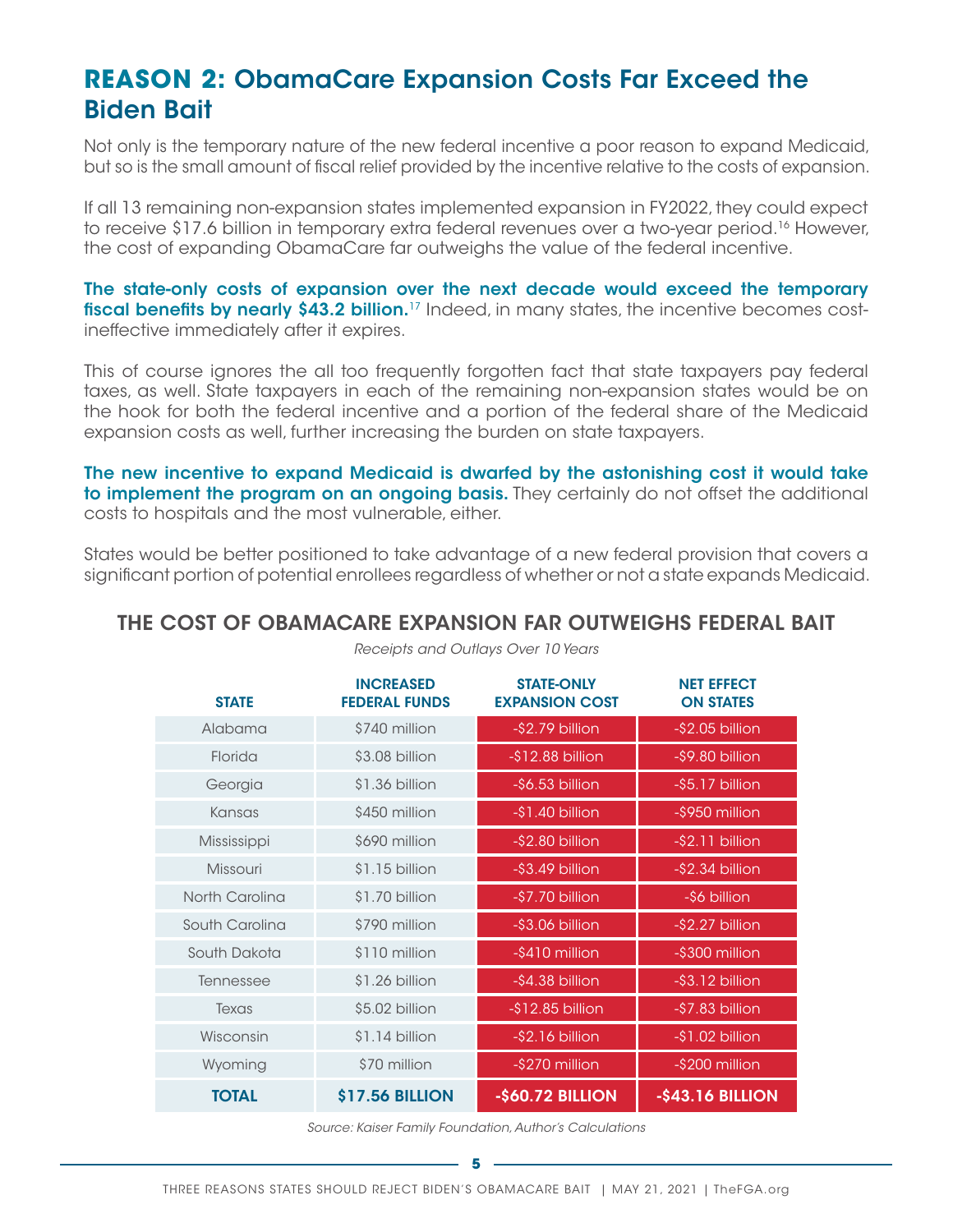### **REASON 3:** Federal Taxpayers are Now Financing "Free" Private Insurance to Millions of Potential Expansion Enrollees

For the first time ever, individuals earning between 100 and 150 percent of the federal poverty level (FPL) will be eligible for federally-paid-for health insurance—up to the silver benchmark level—without having to pay a dime in premiums.18-19 These enhanced premium tax credits are offered to individuals in all states, regardless of expansion status.<sup>20</sup> While the enhanced tax credits are scheduled to last for at least two years, Congress would be hard-pressed to roll back these subsidies, as it would considerably increase the price tag of insurance for millions of Americans.

Since ObamaCare expansion would extend Medicaid coverage to those earning between 100 and 138 percent FPL, there is significant overlap between expansion and the enhanced tax credits.

In fact, nearly two million individuals who already have insurance, plus another more than 1.8 million without insurance, are now eligible to purchase private insurance at no cost to them.21-22

#### NEARLY 3.8 MILLION POTENTIAL EXPANSION ENROLLEES NOW QUALIFY FOR "FREE" PRIVATE INSURANCE

| <b>STATE</b>   | <b>CURRENT EXCHANGE</b><br><b>ENROLLEES</b> | <b>CURRENT</b><br><b>UNINSURED ADULTS</b> | <b>IOIAL POIENIIAL</b><br><b>EXPANSION ENROLLEES</b><br><b>QUALIFYING</b> |
|----------------|---------------------------------------------|-------------------------------------------|---------------------------------------------------------------------------|
| Alabama        | 60,416                                      | 77,000                                    | 137,416                                                                   |
| Florida        | 855,285                                     | 375,000                                   | 1,230,285                                                                 |
| Georgia        | 189,737                                     | 184,000                                   | 373,737                                                                   |
| Kansas         | 22,924                                      | 37,000                                    | 59,924                                                                    |
| Mississippi    | 46,626                                      | 64,000                                    | 110,626                                                                   |
| Missouri*      | 69,965                                      |                                           | 69,965                                                                    |
| North Carolina | 158,645                                     | 161,000                                   | 319,645                                                                   |
| South Carolina | 67,436                                      | 84,000                                    | 151,436                                                                   |
| South Dakota   | 6,172                                       | 11,000                                    | 17,172                                                                    |
| Tennessee      | 60,742                                      | 108,000                                   | 168,762                                                                   |
| Texas          | 395,832                                     | 662,000                                   | 1,057,832                                                                 |
| Wisconsin      | 36,146                                      | 30,000                                    | 66,146                                                                    |
| Wyoming        | 4,190                                       | 8,000                                     | 12,190                                                                    |
| <b>TOTAL</b>   | 1,974,116                                   | 1,801,000                                 | 3,775,116                                                                 |

*Estimated Number of Exchange and Uninsured Enrollees in Non-Expansion States with Incomes Between 100 and 138 Percent FPL*

TOTAL POTENTIAL

*Source: Foundation for Government Accountability, author's calculations, Kaiser Family Foundation \*Uninsured estimates unavailable for Missouri*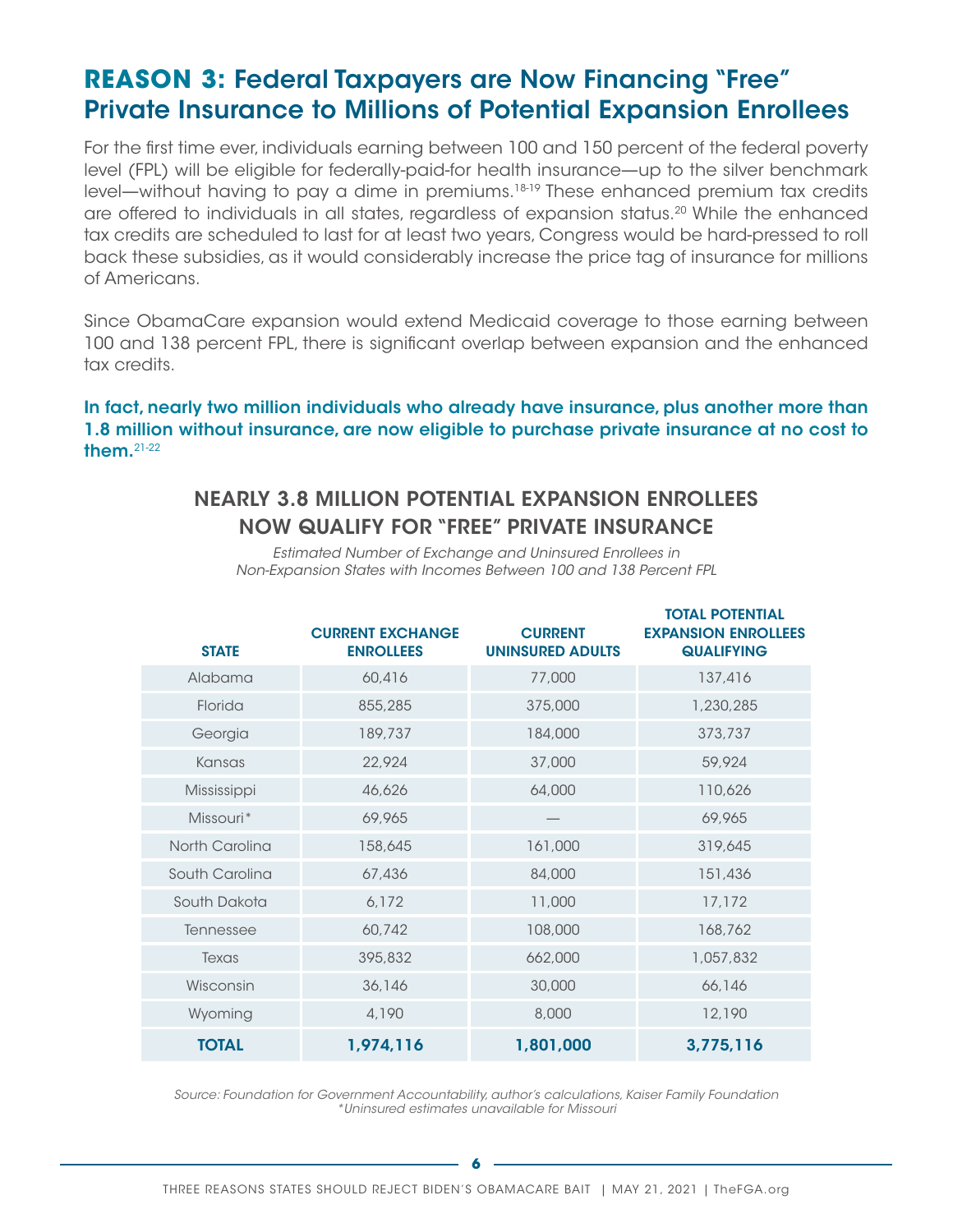If these states expand Medicaid, current exchange enrollees will lose access to premium tax credits and be shoved into Medicaid instead.<sup>23</sup> In total, the nearly two million Americans currently on the exchange would be kicked off of their private insurance and forced onto Medicaid.<sup>24</sup>



**NEARLY TWO MILLION AMERICANS CURRENTLY ON THE EXCHANGE** WOULD BE KICKED OFF OF THEIR PRIVATE INSURANCE AND FORCED ONTO MEDICAID.

This leaves non-expansion states with a simple choice. Option one is to allow the federal government to pay for the private insurance of these potential expansion enrollees—who will be reimbursing state providers at higher reimbursement rates—without any direct cost to the state. Option two is to expand Medicaid with the state picking up millions in direct costs each year, kicking millions of these individuals onto Medicaid and off of private insurance at lower reimbursement rates. The choice is clear.

# **The Bottom Line:** States Should Reject the Biden ObamaCare Bait

The Biden ObamaCare bait is a thinly veiled attempt by the Left in Washington, D.C. to snooker more states into massively expanding welfare and then pull the rug out from underneath them. These incentives are temporary and simply do not come close to offsetting the cost of Medicaid expansion. Their lure is diminished even further by the fact that millions of potential expansion enrollees will now automatically qualify for free-to-them private insurance, regardless of their state's expansion status. States cannot and should not fall for the latest attempt to trap millions on welfare, drive up costs for taxpayers, hurt hospitals and providers, and leave the truly vulnerable behind.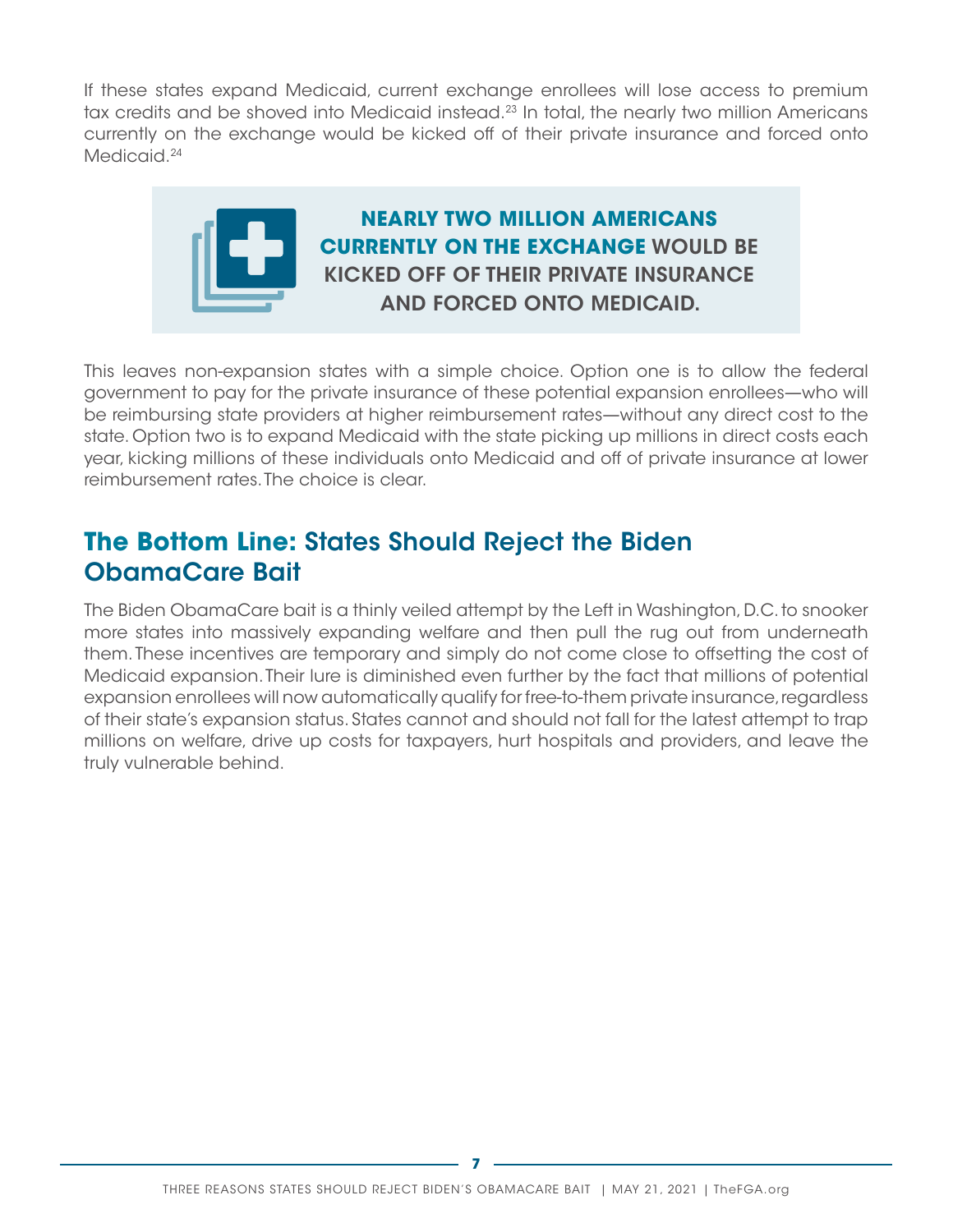#### **REFERENCES**

- 1. Nicholas Horton and Jonathan Ingram, "A Budget Crisis in Three Parts: How ObamaCare is Bankrupting Taxpayers," Foundation for Government Accountability (2018), https://thefga.org/paper/budget-crisis-three-parts-obamacarebankrupting-taxpayers/.
- 2. Jordan Roberts and Nicholas Horton, "Five key signs ObamaCare expansion is not a silver bullet for hospitals," Foundation for Government Accountability (2020), https://thefga.org/paper/obamacare-expansion-hospital-jobs/.
- 3. Hayden Dublois and Jonathan Ingram, "Hospital losses pile up after ObamaCare expansion," Foundation for Government Accountability (2020), https://thefga.org/paper/obamacare-expansion-hospital-losses/.
- 4. Nicholas Horton, "Waiting for Help: The Medicaid Waiting List Crisis," Foundation for Government Accountability (2018), https://thefga.org/paper/medicaid-waiting-list/.
- 5. Nicholas Horton and Jonathan Ingram, "How the ObamaCare dependency crisis could get even worse and how to stop it," Foundation for Government Accountability (2018), https://thefga.org/paper/obamacare-dependency-crisis-geteven-worse-stop/.
- 6. Ibid.
- 7. Public Law 117-2 (2021), https://www.congress.gov/117/bills/hr1319/BILLS-117hr1319enr.pdf.
- 8. Jonathan Ingram et al, "Extra COVID-19 Medicaid Funds Come At A High Cost to States," Foundation for Government Accountability (2020), https://thefga.org/paper/covid-19-medicaid-funds/.
- 9. Public Law 117-2 (2021), https://www.congress.gov/117/bills/hr1319/BILLS-117hr1319enr.pdf.
- 10. 42 U.S.C. §§ 1396a(a)(10)(A)(i)(VIII), 1396a(e)(14) (2010), https://www.govinfo.gov/app/details/USCODE-2010-title42/ USCODE-2010-title42-chap7-subchapXIX-sec1396a.
- 11. National Federation of Independent Businesses v. Sebelius 567 U.S. 519 (2012).
- 12. See. Stewart v. Azar and Gresham v. Azar.
- 13. Ibid.
- 14. 42 U.S.C. §§ 1396a(a)(10)(A)(i)(VIII), 1396a(e)(14) (2010), https://www.govinfo.gov/app/details/USCODE-2010-title42/ USCODE-2010-title42-chap7-subchapXIX-sec1396a.
- 15. Stewart v. Azar (2018) Memorandum Opinion, https://affordablecareactlitigation.files.wordpress.com/2018/09/5465883-0- 18979.pdf.
- 16. Author's calculations based on figures reported by the Kaiser Family Foundation on the fiscal effects of the FMAP boost. See, e.g., Rudowitz et al, "New Incentive for States to Adopt the ACA Medicaid Expansion: Implications for State Spending," Kaiser Family Foundation (2021), https://www.kff.org/medicaid/issue-brief/new-incentive-for-states-to-adopt-the-acamedicaid-expansion-implications-for-state-spending/.
- 17. Author's calculations based on Medicaid Expansion cost estimates. See, e.g., Nicholas Horton and Jonathan Ingram, "How the ObamaCare dependency crisis could get even worse — and how to stop it," Foundation for Government Accountability (2018), https://thefga.org/paper/obamacare-dependency-crisis-get-even-worse-stop/.
- 18. Public Law 117-2 (2021), https://www.congress.gov/117/bills/hr1319/BILLS-117hr1319enr.pdf.
- 19. Daniel McDermott et al, "Impact of Key Provisions of the American Rescue Plan Act of 2021 COVID-19 Relief on Marketplace Premiums," Kaiser Family Foundation (2021), https://www.kff.org/health-reform/issue-brief/impact-of-keyprovisions-of-the-american-rescue-plan-act-of-2021-covid-19-relief-on-marketplace-premiums/.
- 20. Public Law 117-2 (2021), https://www.congress.gov/117/bills/hr1319/BILLS-117hr1319enr.pdf.
- 21. Author's calculations based on estimated marketplace enrollment for individuals below 138 percent FPL. See, e.g., Ingram et al, "Forced Into Welfare: How Medicaid Expansion Will Kick Millions of Americans Off Of Private Insurance," Foundation for Government Accountability (2019), https://thefga.org/paper/medicaid-expansion-private-insurance/.
- 22. Rachel Garfield et al, "The Coverage Gap: Uninsured Poor Adults in States that Do Not Expand Medicaid," Kaiser Family Foundation (2021), https://www.kff.org/medicaid/issue-brief/the-coverage-gap-uninsured-poor-adults-in-states-that-donot-expand-medicaid/.
- 23. Ingram et al, "Forced Into Welfare: How Medicaid Expansion Will Kick Millions of Americans Off Of Private Insurance," Foundation for Government Accountability (2019), https://thefga.org/paper/medicaid-expansion-private-insurance/.
- 24. Ingram et al, "Forced Into Welfare: How Medicaid Expansion Will Kick Millions of Americans Off Of Private Insurance," Foundation for Government Accountability (2019), https://thefga.org/paper/medicaid-expansion-private-insurance/.